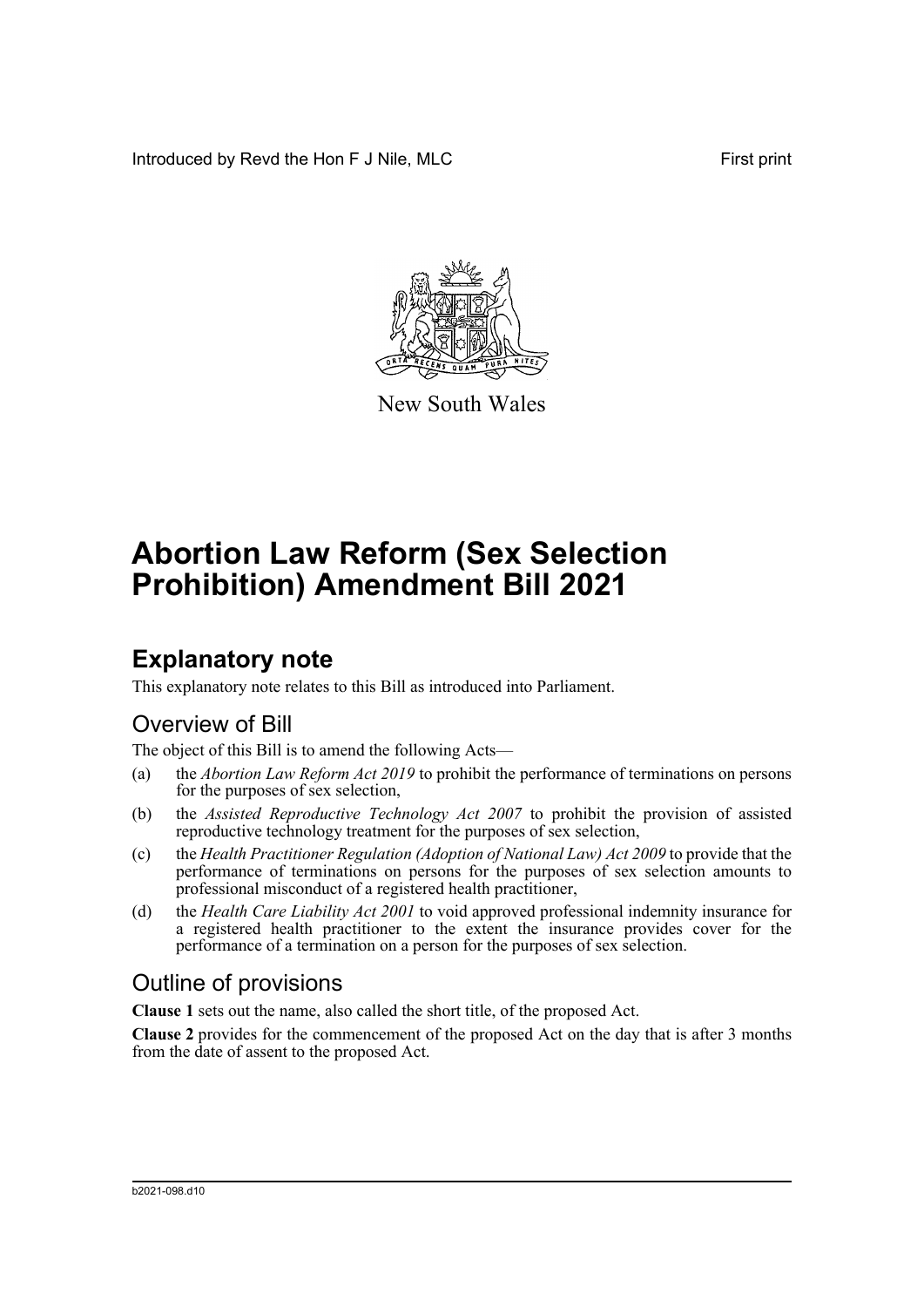### **Schedule 1 Amendment of Abortion Law Reform Act 2019 No 11**

**Schedule 1[1]** inserts proposed section 11A to prohibit a registered health practitioner from performing, or assisting in the performance of, a termination on a person for the purposes of sex selection.

**Schedule 1[2] and [3]** make consequential amendments.

### **Schedule 2 Amendment of Assisted Reproductive Technology Act 2007 No 69**

**Schedule 2[1]** inserts proposed section 29A to make it an offence for an ART provider providing ART treatment, within the meaning of the *Assisted Reproductive Technology Act 2007*, to use a gamete or an embryo, or to perform the treatment in a particular way, with the purpose of producing or attempting to produce a child of a particular sex.

Schedule 2[2] requires the Minister to conduct a review of proposed section 29A as soon as possible after 2 years after the commencement of the section. The Minister must table a report on the outcome of the review in each House of Parliament within 3 years after the commencement of the proposed section.

### **Schedule 3 Amendment of Health Practitioner Regulation (Adoption of National Law) Act 2009 No 86**

**Schedule 3** provides that the performance of terminations on persons for the purposes of sex selection amounts to professional misconduct of a registered health practitioner.

### **Schedule 4 Amendment of Health Care Liability Act 2001 No 42**

**Schedule 4** voids approved professional indemnity insurance to the extent the insurance provides cover for the performance of a termination on a person for the purposes of sex selection.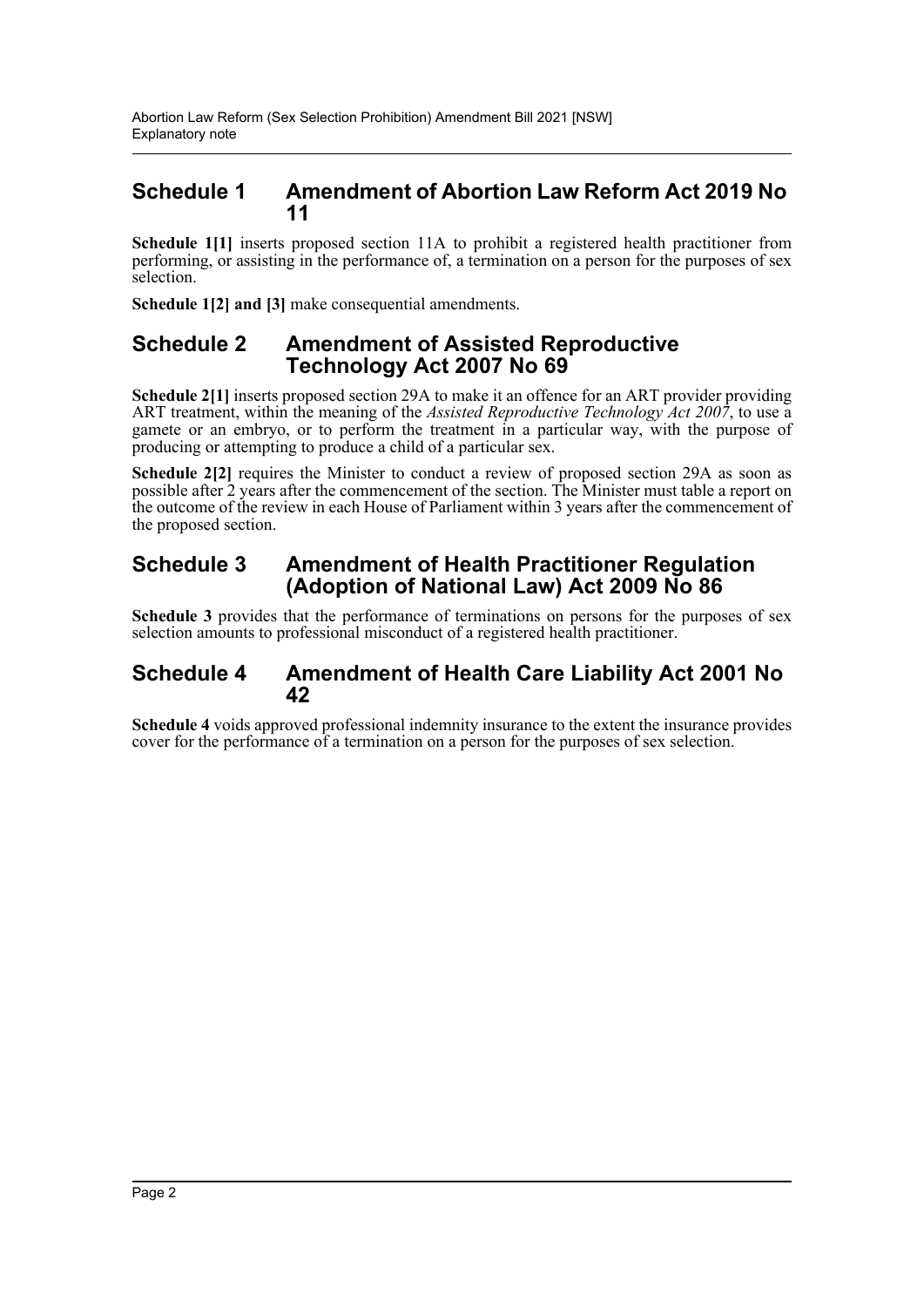Introduced by Revd the Hon F J Nile, MLC First print



New South Wales

# **Abortion Law Reform (Sex Selection Prohibition) Amendment Bill 2021**

## **Contents**

|                   |                                                                                          | Page          |
|-------------------|------------------------------------------------------------------------------------------|---------------|
|                   | Name of Act                                                                              | 2             |
|                   | Commencement                                                                             | $\mathcal{P}$ |
| <b>Schedule 1</b> | Amendment of Abortion Law Reform Act 2019 No 11                                          | 3             |
| <b>Schedule 2</b> | Amendment of Assisted Reproductive Technology Act 2007 No 69                             | 4             |
| Schedule 3        | Amendment of Health Practitioner Regulation (Adoption of National<br>Law) Act 2009 No 86 | 5             |
| Schedule 4        | Amendment of Health Care Liability Act 2001 No 42                                        | 6             |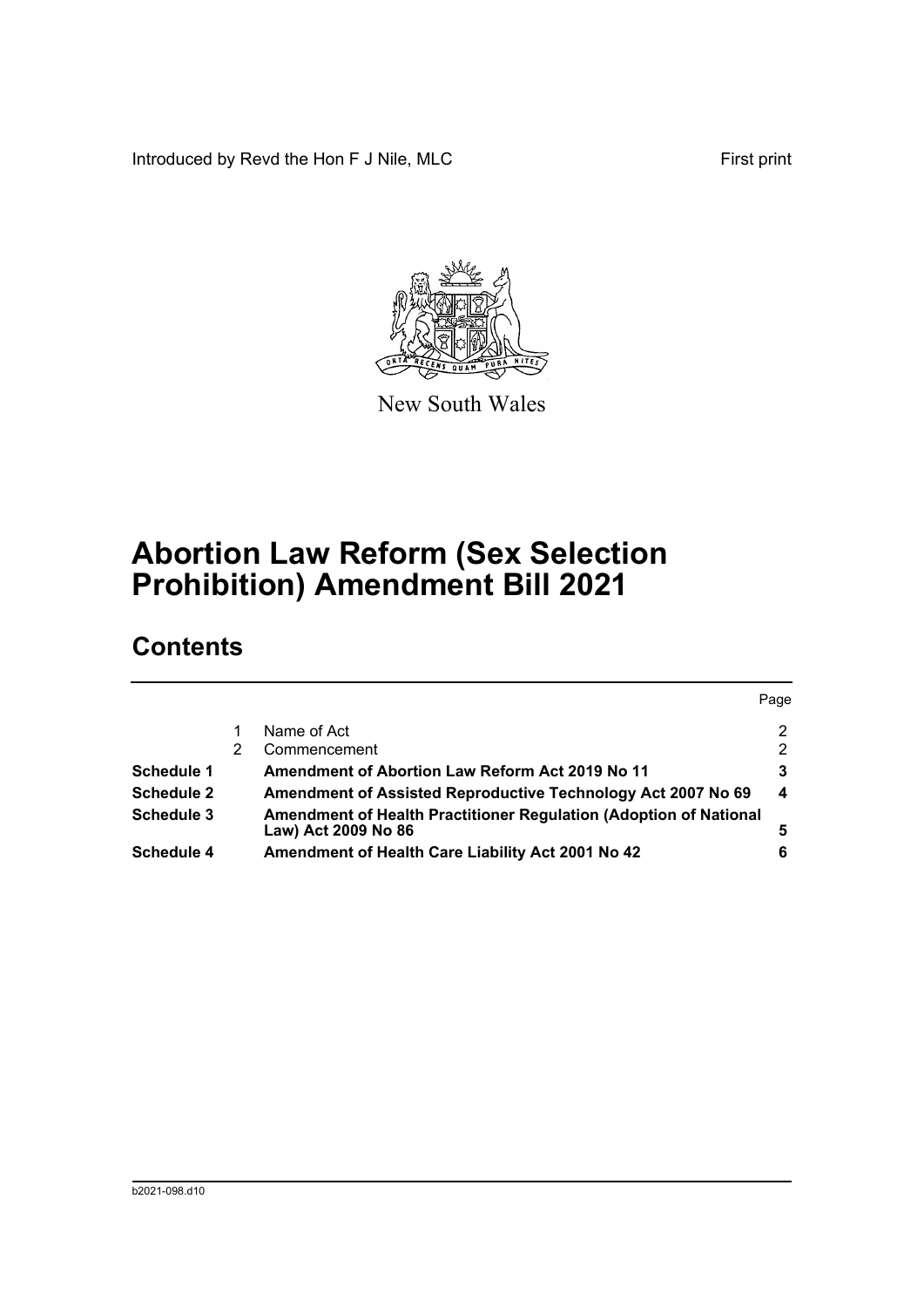

New South Wales

# **Abortion Law Reform (Sex Selection Prohibition) Amendment Bill 2021**

No , 2021

### **A Bill for**

An Act to amend certain legislation to prohibit the performance of terminations and the provision of assisted reproductive technology treatment for the purposes of sex selection; and for related purposes.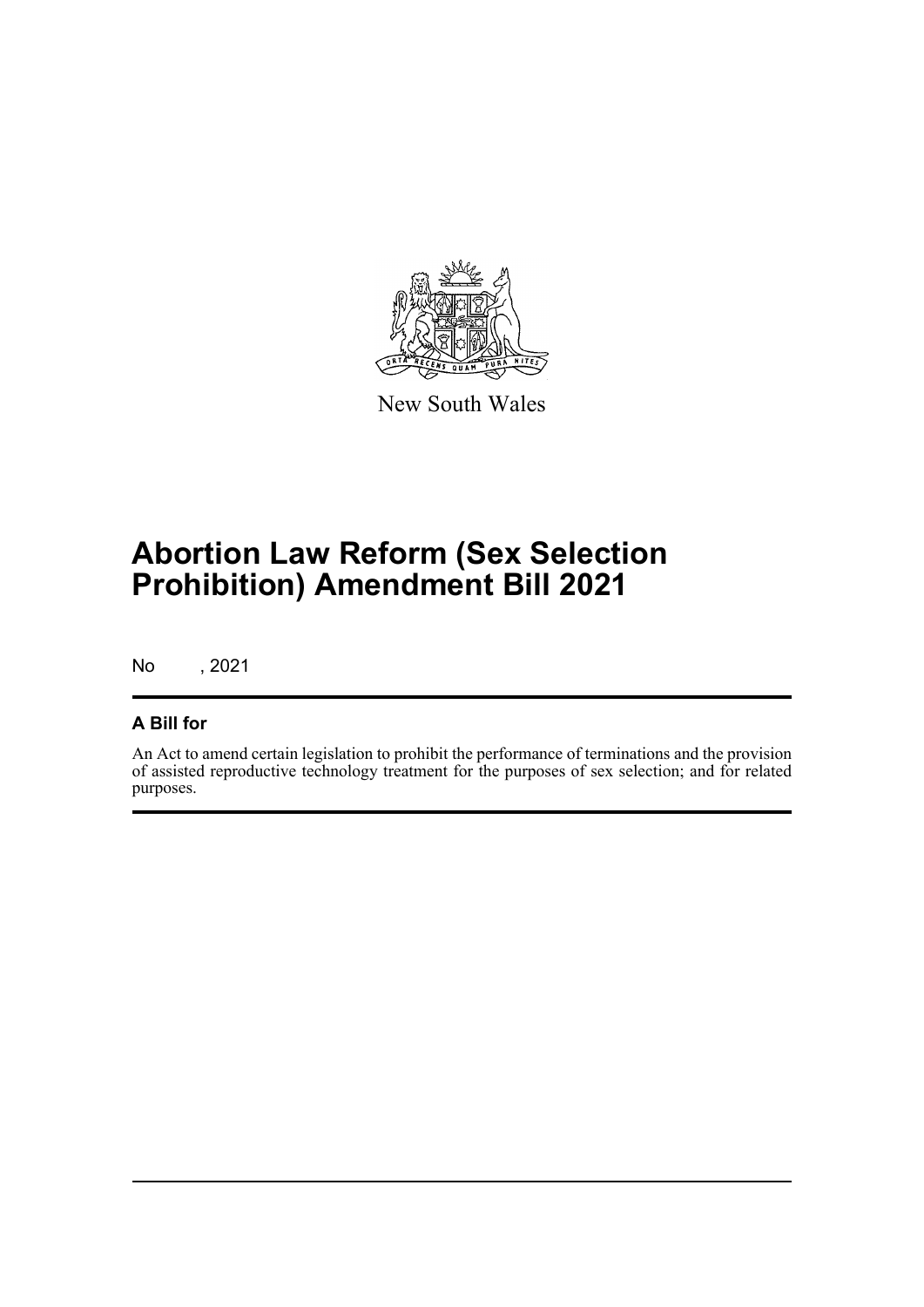<span id="page-4-1"></span><span id="page-4-0"></span>

| The Legislature of New South Wales enacts—                                             |        |
|----------------------------------------------------------------------------------------|--------|
| Name of Act                                                                            | 2      |
| This Act is the Abortion Law Reform (Sex Selection Prohibition) Amendment Act<br>2021. | 3<br>4 |
| <b>Commencement</b>                                                                    | 5      |
| This Act commences on the day that is 3 months after the date of assent to this Act.   | 6      |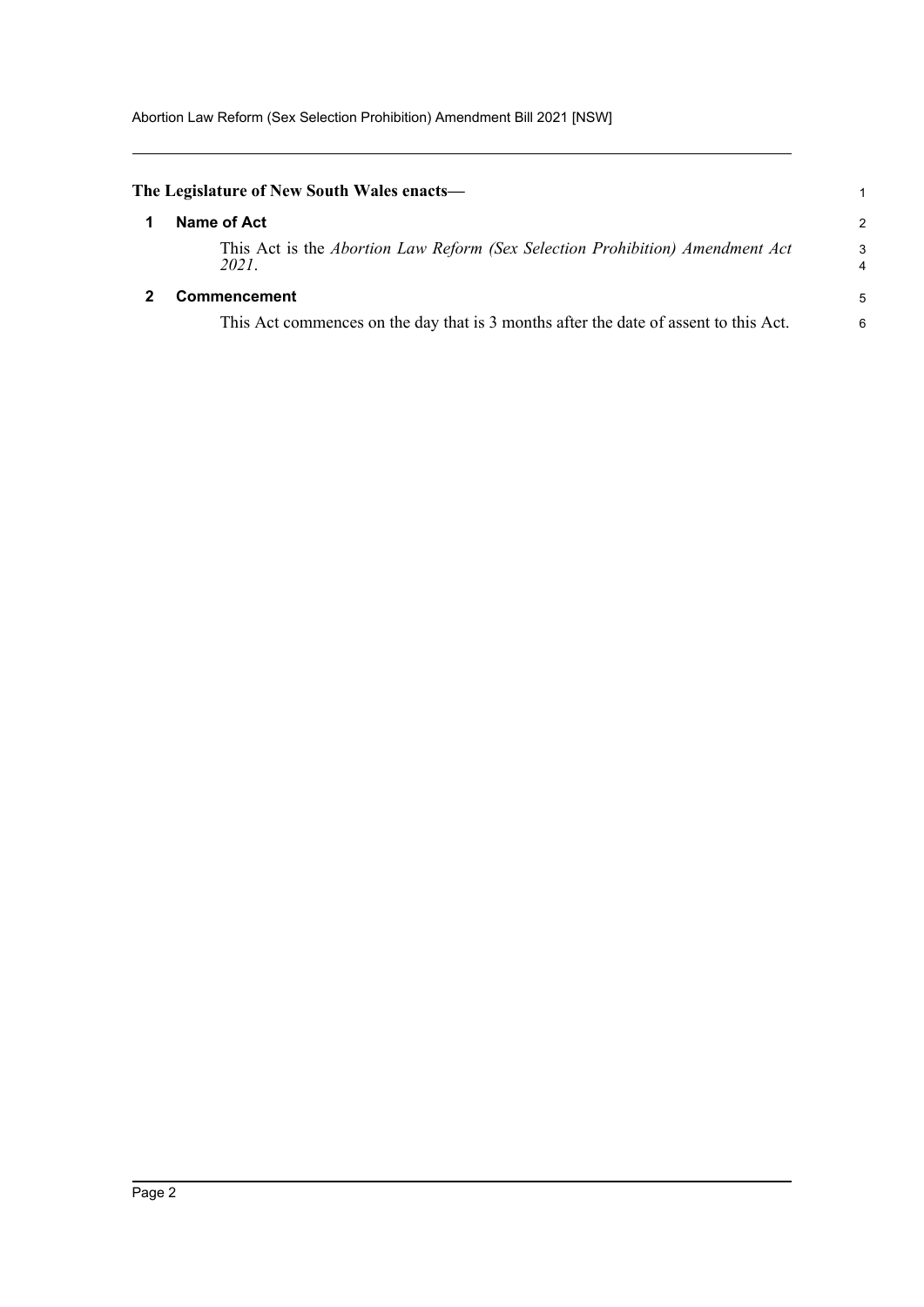<span id="page-5-0"></span>

| <b>Schedule 1</b> |                       | <b>Amendment of Abortion Law Reform Act 2019 No</b><br>11                                                                                                                                  | $\overline{2}$ |
|-------------------|-----------------------|--------------------------------------------------------------------------------------------------------------------------------------------------------------------------------------------|----------------|
| [1]               | <b>Section 11A</b>    | Insert after section $11-$                                                                                                                                                                 | 3<br>4         |
|                   | 11A                   | <b>Terminations for sex selection</b>                                                                                                                                                      | 5              |
|                   |                       | Despite any provision of this Part, a registered health practitioner must not<br>perform, or assist in the performance of, a termination on a person for the<br>purposes of sex selection. | 6<br>8         |
| [2]               | Section 16, heading   |                                                                                                                                                                                            | 9              |
|                   |                       | Insert "-report to Parliament" after "selection".                                                                                                                                          | 10             |
| [3]               | Section 16(1) and (6) |                                                                                                                                                                                            | 11             |
|                   | Omit the subsections. |                                                                                                                                                                                            | 12             |
|                   |                       |                                                                                                                                                                                            |                |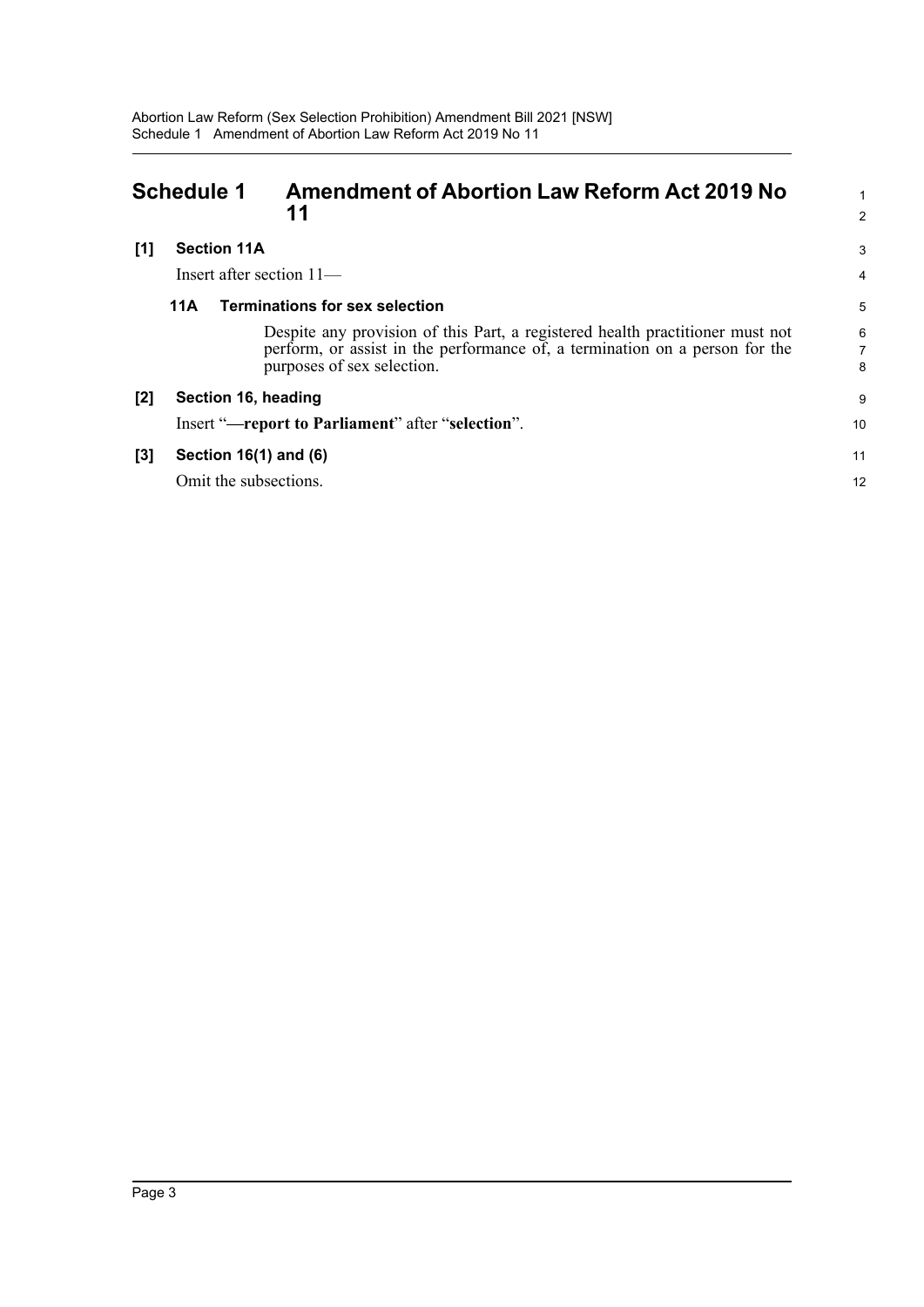<span id="page-6-0"></span>

| <b>Schedule 2</b> |                                                                          |                    | <b>Amendment of Assisted Reproductive</b><br>Technology Act 2007 No 69                                                                                                                                                         |              |
|-------------------|--------------------------------------------------------------------------|--------------------|--------------------------------------------------------------------------------------------------------------------------------------------------------------------------------------------------------------------------------|--------------|
| [1]               |                                                                          | <b>Section 29A</b> |                                                                                                                                                                                                                                | 3            |
|                   | Insert after section 29—                                                 |                    | 4                                                                                                                                                                                                                              |              |
|                   | <b>29A</b><br>Prohibition of ART treatment for purposes of sex selection |                    |                                                                                                                                                                                                                                | 5            |
|                   |                                                                          | (1)                | The object of this section is to prohibit the provision of ART treatment for the<br>purposes of sex selection.                                                                                                                 | 6<br>7       |
|                   |                                                                          | (2)                | An ART provider must not provide ART treatment to a woman using a gamete<br>or an embryo, or perform the treatment in a particular way, with the purpose<br>of producing or attempting to produce a child of a particular sex. | 8<br>9<br>10 |
|                   |                                                                          |                    | Maximum penalty-                                                                                                                                                                                                               | 11           |
|                   |                                                                          |                    | for a corporation—400 penalty units, or<br>(a)                                                                                                                                                                                 | 12           |
|                   |                                                                          |                    | for an individual—200 penalty units or imprisonment for 5 years, or<br>(b)<br>both.                                                                                                                                            | 13<br>14     |
| [2]               |                                                                          | <b>Section 75</b>  |                                                                                                                                                                                                                                | 15           |
|                   |                                                                          |                    | Insert after section 74—                                                                                                                                                                                                       | 16           |
|                   | 75                                                                       |                    | <b>Review of section 29A</b>                                                                                                                                                                                                   | 17           |
|                   |                                                                          | (1)                | The Minister must conduct a review of section 29A to determine if the<br>section-                                                                                                                                              | 18<br>19     |
|                   |                                                                          |                    | has prevented the provision of ART services for the purposes of sex<br>(a)<br>selection, and                                                                                                                                   | 20<br>21     |
|                   |                                                                          |                    | remains appropriate for securing that objective.<br>(b)                                                                                                                                                                        | 22           |
|                   |                                                                          | (2)                | The review must be conducted as soon as possible after 2 years after the<br>commencement of section 29A.                                                                                                                       | 23<br>24     |
|                   |                                                                          | (3)                | The Minister must table a report on the outcome of the review in each House<br>of Parliament within 3 years after the commencement of section 29A.                                                                             | 25<br>26     |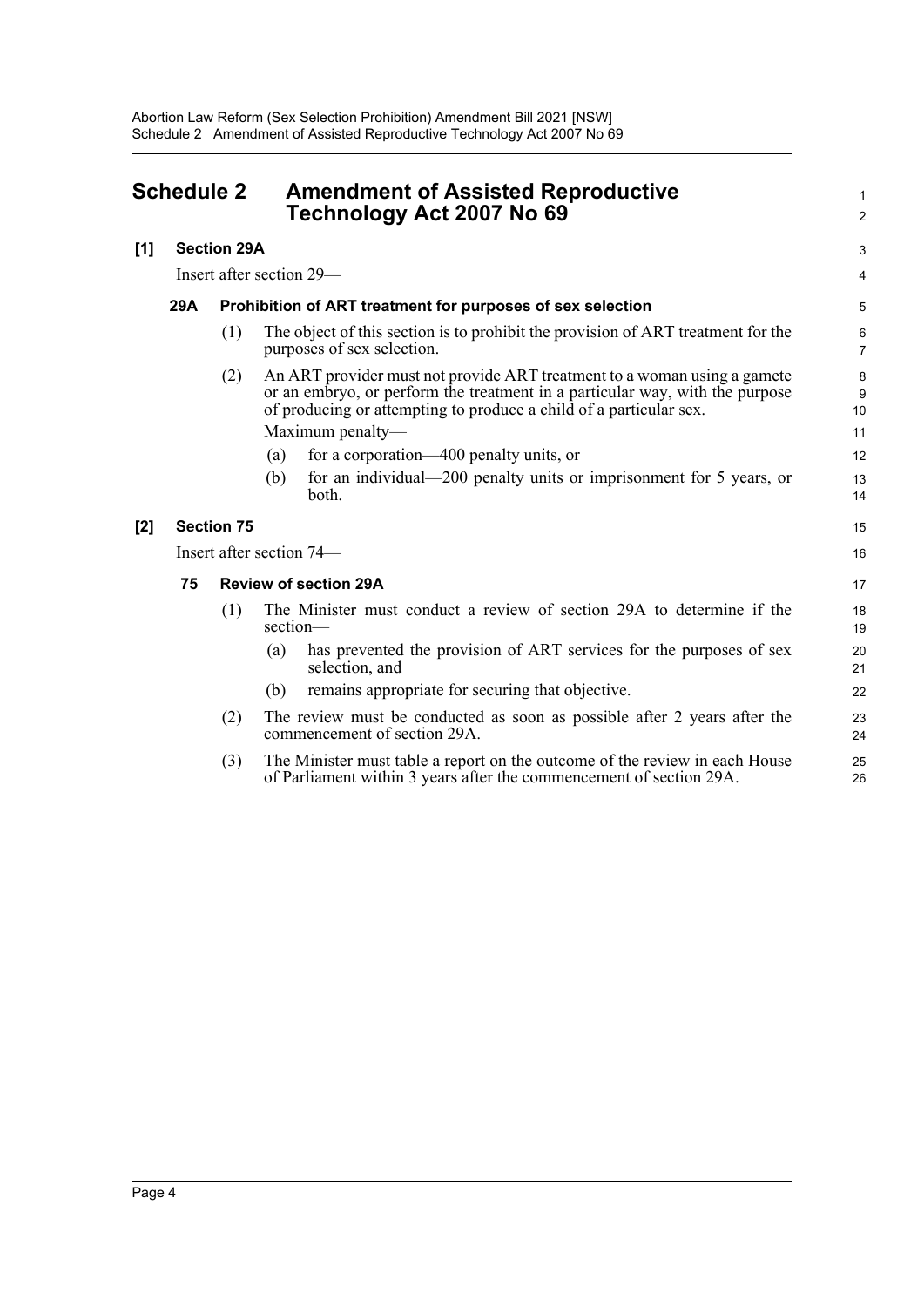### <span id="page-7-0"></span>**Schedule 3 Amendment of Health Practitioner Regulation (Adoption of National Law) Act 2009 No 86**

| Schedule 1 Modification of Health Practitioner Regulation National Law                   | 3                        |
|------------------------------------------------------------------------------------------|--------------------------|
| Insert at the end of Schedule 1[13], section 139E, with appropriate paragraph numbering— | $\overline{\mathcal{A}}$ |
| : or                                                                                     | -5                       |
| contravention of the <i>Abortion Law Reform Act 2019</i> , section 11A.                  | 6                        |

1 2